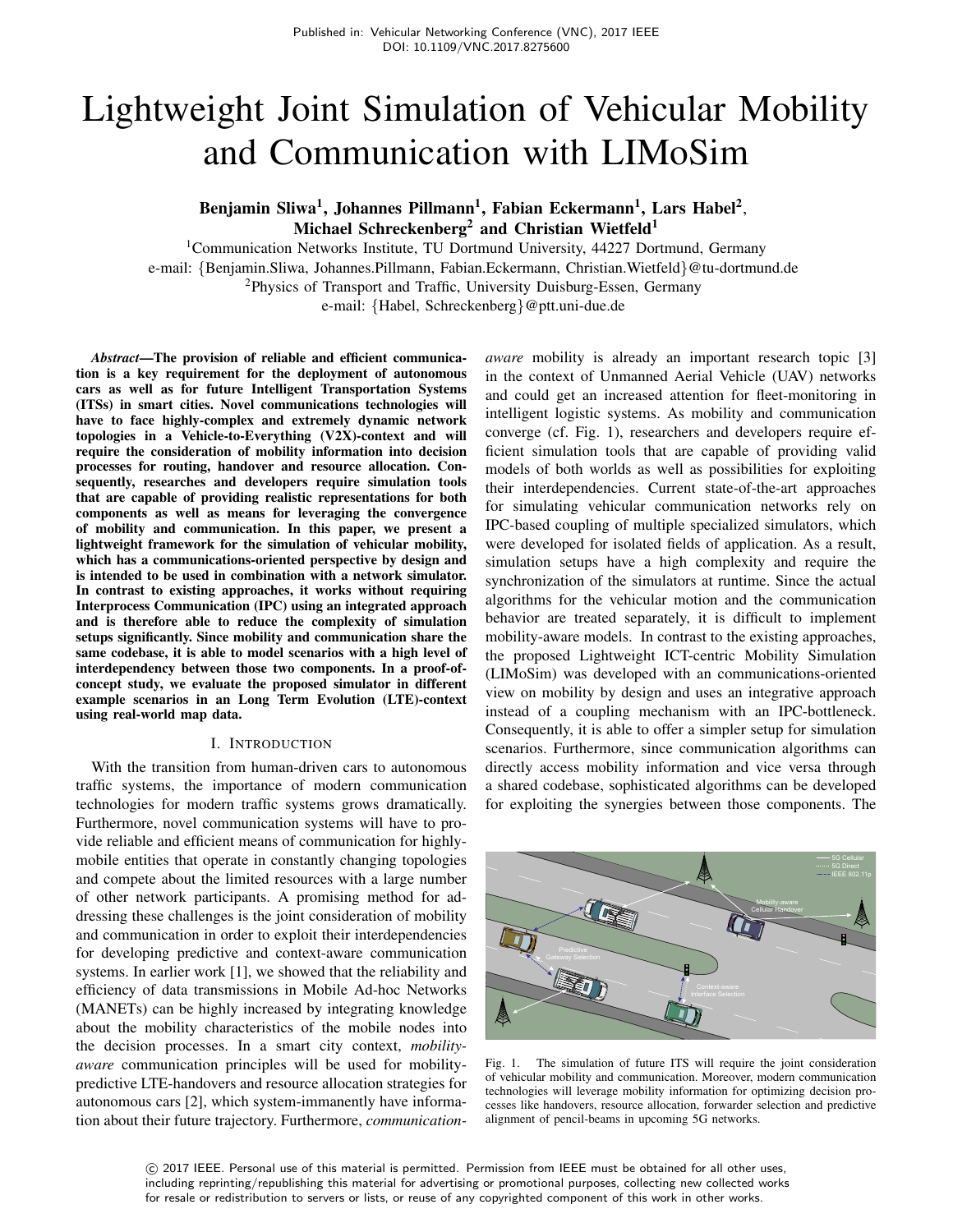TABLE I STATE-OF-THE-ART SIMULATORS FOR VEHICULAR MICRO MOBILITY

| <b>Simulator</b>        | <b>Open Source</b> | <b>Scalability</b> | <b>Focus</b>            | Comment                      |
|-------------------------|--------------------|--------------------|-------------------------|------------------------------|
| SUMO [6]                | yes                | high               | Comparison of different | Optional external<br>control |
|                         |                    |                    | mobility models         | through TraCI                |
| PTV Vissim [7]          | no                 | very high          | Multi-modal traffic     | Offers highly detailed sce-  |
|                         |                    |                    |                         | nario modeling               |
| OLSIM <sub>v4</sub> [8] | no                 | high               | Highway-traffic         | Online-coupling with real-   |
|                         |                    |                    |                         | world highway data           |
| MATSim-T [9]            | ves                | very high          | Large-scale scenarios   |                              |

paper is structured as follows: in the next section, an overview about existing approaches for simulating vehicular networks is provided. Afterwards, we present our proposed framework and give detailed descriptions of its individual components. In the next section, we present the setup of a reference scenario for performance evaluation using Objective Modular Network Testbed in C++ (OMNeT++) [4]. Finally, detailed simulation results are presented and discussed.

#### II. RELATED WORK

In this section, we present and discuss state-of-the-art approaches for simulating vehicular mobility and communication as well as coupling frameworks aiming to bring both aspects together. Since our research is focusing on optimizing communication processes, we consider smart city road traffic in a communications-oriented way [5], where vehicular mobility is considered a service for the simulation of communication systems.

#### *A. Simulation of Vehicular Mobility*

Traffic simulators are commonly classified depending on their simulation granularity level. In this context, *micro mobility* describes the behavior of individual entities, whereas *macro mobility* is used for the behavior of groups as a whole. In this paper, we focus on micro mobility and agent-based models, since the simulation of communication processes requires the consideration of individual communicating entities as well.

In the following, an overview about state-of-the-art mobility simulators is presented. Tab. I summarizes the key properties of the discussed simulators.

*1) SUMO:* Simulation of Urban Mobility (SUMO) is one of the most popular traffic simulators and available as Open Source software. Its simulation kernel contains a high number of different validated models for the individual layers of vehicular mobility simulation. SUMO itself is rather a package of multiple applications than a standalone simulator, consisting of different tools for traffic simulation, visualization, data import and editing as well as preprocessing and different traffic routers. Furthermore, it supports external control through the dedicated TraCI protocol that is used by many coupling frameworks (discussed in Sec. II-B). Although it generally supports dynamic traffic scenarios using TraCI or the *Duarouter* module, its main focus are static traffic scenarios using precomputed routes and traffic flow information. While this approach is suitable for evaluating traffic phenomenons (e.g. jams) in isolated scenarios, it does not match well with the requirements of future smart city applications [10], where dynamic traffic routing through intelligent infrastructure and cooperative decision making play important roles for jam avoidance.

*2) PTV Vissim:* PTV Vissim [7] is a well-established traffic simulator with a focus on multi-modal traffic simulation with models for cars, public transport, bicycles and pedestrians and offers 2D and 3D dimensional graphical representations of the scenarios. It is able to model scenarios with very high level of details, including buildings and vegetation. The program is in a mature state and rather a commercial product for modeling traffic management systems than a framework for research projects as it is not Open Source.

*3) OLSIMv4:* OLSIMv4 [8] is focusing on the simulation of highway traffic in the German state North Rhine-Westphalia. What makes it unique and worth being mentioned despite its restricted focus, is its online-coupling with realworld loop detectors. Traffic flow measurements are brought into the simulation every minute. The data is used for short term and long term traffic forecasts.

*4) MATSim-T:* Multi Agent Transport Simulation Toolkit (MATSim-T) [9] is another agent-based traffic simulator that is well-established and focuses on large-scale scenarios with private cars and public transport. In this context, it is used for simulating big city areas and country-wide road networks.

## *B. Coupled Simulation of Vehicular Mobility and Communication*

Most state-of-the-art traffic simulators have been developed with an isolated focus on traffic dynamics. Many of them have their origins in traffic management systems and were designed in a time, where ITS was not yet a big research field. However, modern ITS scenarios require the integration and consideration of communication into traffic scenarios. For this purpose, coupling extensions to the state-of-the-art traffic simulators have been developed. Tab. II gives an overview about popular frameworks.

While the simplest form of coupling is the usage of *mobility traces* in communication network simulation scenarios, it only provides unidirectional interaction possibilities between mobility and communication. Since this approach cannot be used for influencing traffic routing decisions by transmitted information, only bidirectional coupling approaches are considered in the following.

*1) Veins:* Vehicles in Network Simulation (Veins) [11] is a well-established framework for OMNeT++ adding support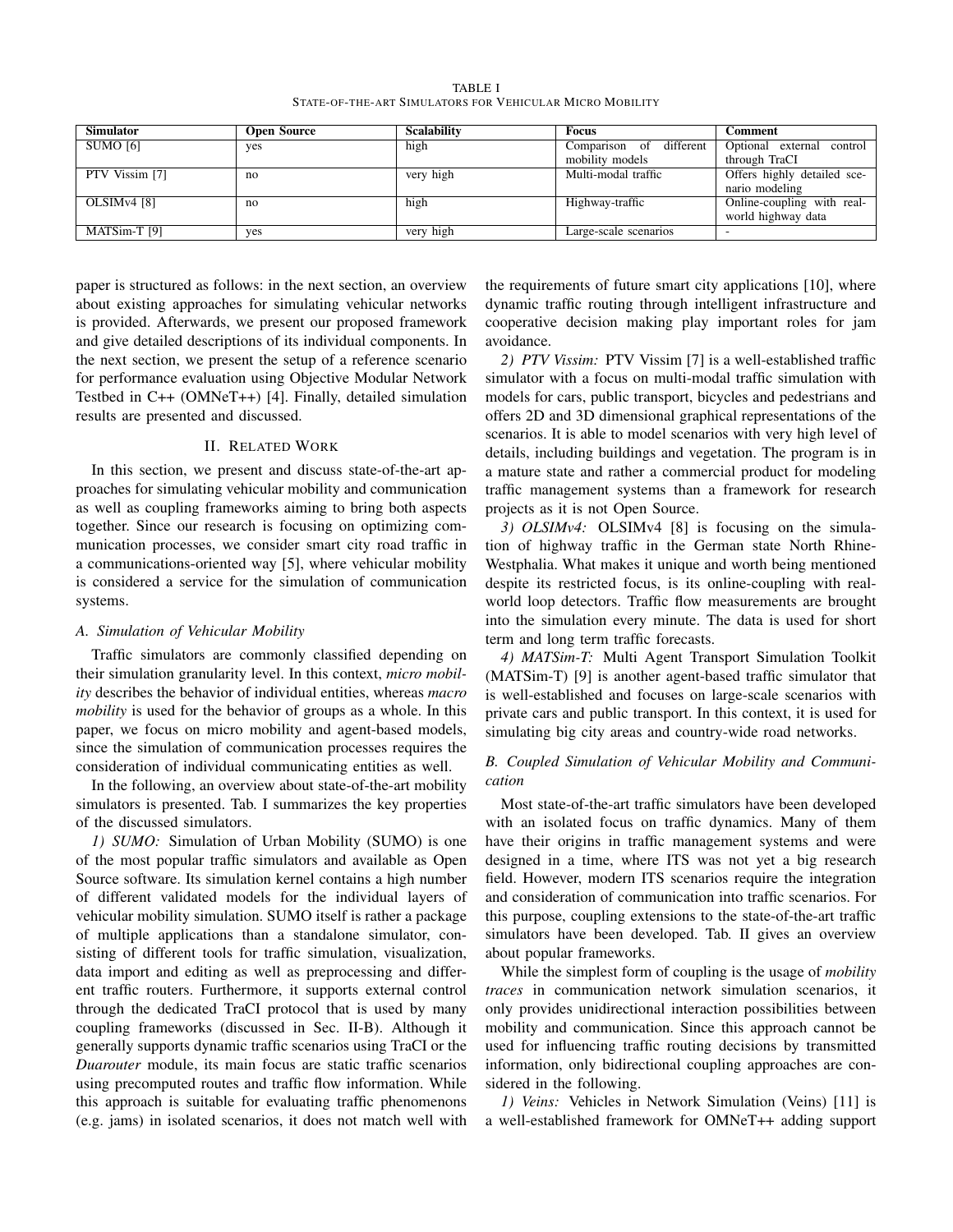TABLE II STATE-OF-THE-ART FRAMEWORKS FOR SIMULATION OF VEHICULAR COMMUNICATION NETWORKS

| Framework    | Open Source | <b>Mobility Simulator</b> | <b>Network Simulator</b> | <b>Technology</b> | Comment                |
|--------------|-------------|---------------------------|--------------------------|-------------------|------------------------|
| Veins [11]   | ves         | <b>SUMO</b>               | $OMNeT++$                | IEEE 802.11p      | Optional modules for   |
|              |             |                           |                          |                   | channel<br>platooning, |
|              |             |                           |                          |                   | modeling and security  |
| iTETRIS [12] | ves         | <b>SUMO</b>               | NS3                      | IEEE 802.11p      |                        |
| VSimRTI [13] | no          | SUMO. VISSIM              | $OMNeT++$ . $NS3$        |                   | HLA-based<br>coupling  |
|              |             |                           |                          |                   | framework              |

for the IEEE 802.11p and IEEE 1609.4 Dedicated Shortrange Communications (DSRC) / Wireless Access in Vehicular Environments (WAVE) network layers. Furthermore, it acts as an interface for the vehicular traffic simulator SUMO [6] with Transmission Control Protocol (TCP)-based IPC using the TraCI protocol. Veins itself has been subject for various extensions focusing on specialized topics such as security, platooning and channel modeling.

*2) iTETRIS:* Similar to Veins, iTETRIS attaches to SUMO for the simulation of vehicular motion. The network simulation is performed with NS3 and focuses on large-scale simulations using the dedicated iTETRIS Network simulator Control Interface (iNCI).

*3) VSimRTI:* V2X Simulation Runtime Infrastructure (VSimRTI) is an High Level Architecture (HLA)-inspired coupling framework for simulators. Mobility simulations can be performed with SUMO or PTV Vissim, OMNeT++ and NS3 are supported for the network simulation among others. Furthermore, different application-layer simulators for environmental considerations can be embedded into the setup. In contrast to the other considered coupling frameworks, VSimRTI is not published as Open Source.

*Conclusion:* A general observation is that most of the frameworks are missing a clear focus. They do not only provide an implementation for a specified communication stack but also include a coupling mechanism to a road traffic simulator. Consequently, the vehicular mobility simulation is tied to a specific communication technology. Since all of the discussed network simulators support a modular modeling approach, an improved reusability of the code could be achieved by a stricter separation of mobility and communication technology. With coupling the mobility behavior to the network simulator itself instead of a specific communication technology, it could be used in different fields of application (e.g. LTE and MANETs scenarios). This is especially important if different types of vehicles (eg. cars, trains, boats, UAVs) and heterogeneous communication technologies should be evaluated together in a single simulation scenario. Furthermore, the IPC-based coupling as shown in Fig. 2 used by the state-of-the-art approaches is another bottleneck for simulative evaluations and the development process in general. Although it is able to achieve highly reliable results by using a combination of multiple specialized simulators, it has a number of disadvantages:

• *High simulation setup complexity* since multiple tools needed to be run in parallel. The effect is even more drastic for massive evaluation setups using multiple servers in parallel.

- *Compatibility drifts* occur since the simulators are developed individually without considering their interdependencies.
- The considered traffic simulators were developed for mostly static evaluation scenarios using precomputed routes, which does not match well with the specified ITS usecase. Moreover, in that field of application the computation effort for the mobility is negligible compared to the communication simulation as shown in Sec. IV-A.
- Since the data exchange between the simulators is bound to a dedicated protocol, it is difficult to develop algorithms that exploit the synergies of mobility and communication and operate on both aspects simultaneously.

Future applications and technologies for ITSs in smart cities will require the joint consideration of mobility and communication on the mobility side as well as on the communication side. While this challenge is currently being addressed by coupling multiple specialized simulators, we think that simulation tools in this area should consider mobility and communication as well as their interdependencies by design and hereby advocate for an integrated approach with a common codebase and a focus on highly dynamic traffic scenarios.

## III. DESIGN AND IMPLEMENTATION OF THE SIMULATOR

The proposed simulator LIMoSim focuses on highly dynamic traffic scenarios where all decision processes and routes are determined at runtime. Its main field of application is the simulation of medium-sized city scenarios, where intelligent vehicles interact with other traffic participants through means of communication. Therefore, it provides a deep integration with network simulators using a common codebase without tying the mobility simulation to a specific communication technology. The source code is published in an Open Source way in order to enable own extensions by the user. LIMoSim is composed of two main submodules: the *simulation kernel*



Fig. 2. IPC-based coupling of mobility and communication simulators. The IPC approach requires a protocol for the synchronization and the exchange of data between multiple specialized simulators.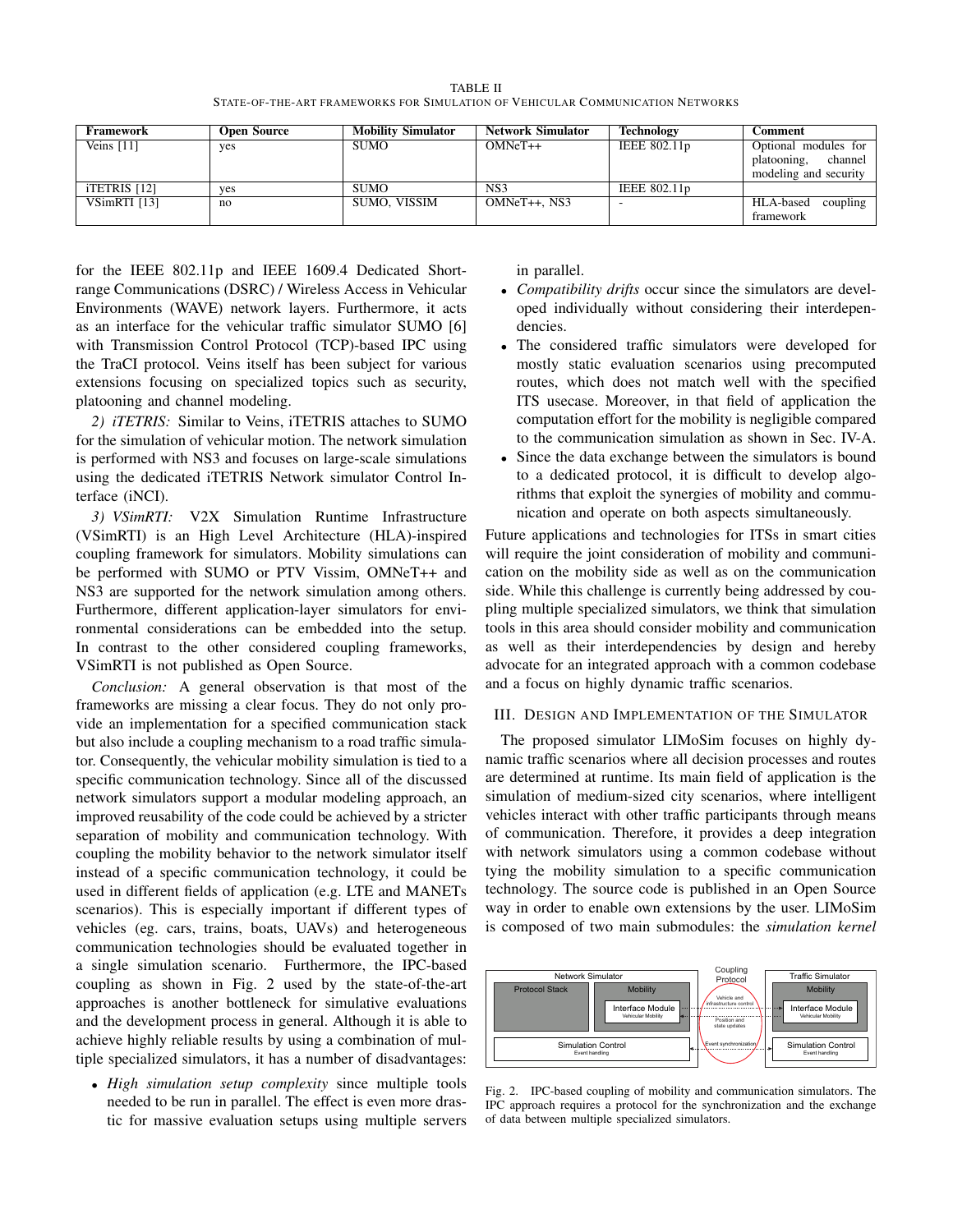and the *user inferface* that can either be used in combination or independently. Fig. 3 provides an illustration of the logical system model. For ITS applications, the *managed* mode



Fig. 3. Components of the proposed LIMoSim. The simulator can either operate in *managed* mode, where an external network simulator takes control about the event handling mechanisms or in *standalone* mode using an optional user inferface. As opposed to the IPC-based approach, the coupling is realized by direct code references and does not require a dedicated protocol.

is used, where an external network simulator takes control about the event scheduling and communication simulation and only the simulation kernel of LIMoSim is used for the mobility handling. Because of the integrated coupling approach, objects from the network simulator can directly interact with LIMoSim objects and exchange information. In order to ensure wide compatibility with network simulators, the kernel consists of plain C++ code only and does not contain external dependencies. Additionally, the *standalone* mode is intended for mobility-only simulations as well as for setting up new simulation scenarios with the integrated editor. The user interface is written with Qt-C++. In the following subchapters, detailed descriptions for the individual components are provided.

#### *A. Agent-based Mobility Modeling*

Since LIMoSim follows communications-oriented principles, it relies on selected well-known mobility models rather than having a wide range of different models. As [14] points out, the state-of-the-art microscopic simulation models behave very similar in the considered ITS application scenario anyway. Fig. 4 shows the hierarchical model, which can be mapped to the *strategic, tactical* and *operational* layers of

the Hoogendorn model [15]. On the highest layer, a *strategic* mobility model is used to integrate the occasion for the vehicle's movement and to the determine the destination of the trip. The planned trajectory consisting of a list of nodes is then obtained using the routing module. The nodes are sequentially approached by the general mobility handling of the vehicle, which handles the movement on the current lane with respect to the traffic rules and priority handling. For lane changes and overtaking, the Minimizing Overall Braking Induced by Lane change (MOBIL) [16] model is applied. *Adaptive cruise control* is performed by a following model, which steers acceleration and braking depending on the other traffic participants. LIMoSim uses the well-known Intelligent Driver Model (IDM) [17] for this task. It should be noted that since the regular version of this model is not intersectionaware, the IDM implementation of LIMoSim treats traffic signals like static vehicles if the light is yellow or red. Finally, the acceleration increment is used to update the velocity and the position of the vehicle for the current simulation step.

#### *B. Data model and Road Editor*

LIMoSim uses the components of the OpenStreetMap (OSM) data model for managing the geographical data, which consists of three basic primitives. *Nodes* are the most atomic elements and assign a logical meaning to a position value. They are used for describing street vertices as well as characteristic places like stores, parking spaces and traffic signals. Node lists consisting of at least two elements form *ways*, which are used to describe road sections as well as the shapes of buildings. In the context of road sections, a way describes a part of a road with equal properties (e.g. number of lanes, speed limitation). Consequently, most roads consist of a list of ways and are not necessarily described by a single way. Two ways intersect if they have at least one shared node. Intersections are generated automatically or can be defined



IDM: Intelligent Driver Model MOBIL: Minimizing Overall Braking Induced by Lane change

Fig. 4. Architecture of the hierarchical mobility model.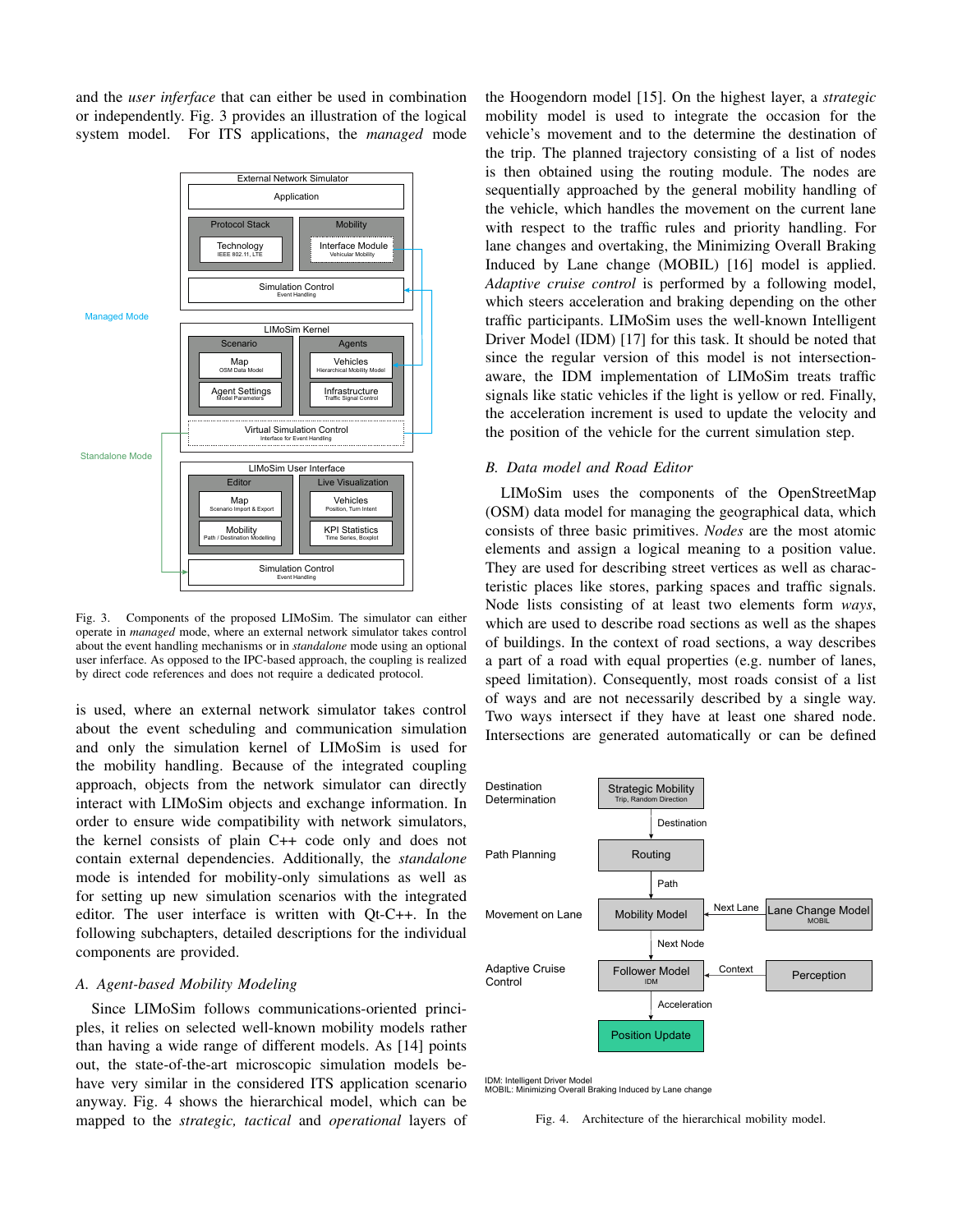

Fig. 5. Editor view for an example map excerpt. Streets consists of way segments and nodes that can be moved, added and removed

manually. *Relations* assign logical meanings to a set of ways and nodes in a given region, e.g. streets consisting of multiple road sections and houses.

OSM data can directly be imported into simulation scenarios. Alternatively, street topologies can be created and edited with the integrated road editor or using generic models (e.g. manhattan grids). Fig. 5 shows an example map excerpt which is being edited. Alternatively, established OSM-editors like Java-OpenStreetMap-Editor (JOSM) can be used. In contrast to other simulators, LIMoSim does not require preprocessing with external tools in order to load map data. When an OSM file map.osm is loaded for the first time, LIMoSim creates an optimized file map.osm.limo, which removes redundant information and contains coordinate transformations for faster network initialization when the map is accessed again.

The graphical map representation can be exported in a vectorized format, e.g. for being used for illustrating the simulation setup in scientific publications (cf. Fig. 7 as an example).

#### *C. Live Visualization and Export of Statistical Information*

The development of novel mobility algorithms is a complex process which usually involves numerous verification steps. Many behavioral effects cannot be analyzed by considering the visual vehicular motion only and require the analysis of mobility traces. Usually this is done offline after preprocessing of log files. In order to speed this process up, LIMoSim features live visualization of relevant performance indicators for individual or multiple vehicles combined which be either displayed in the time-domain or as a boxplot. With this approach plausibility checks can be performed at runtime. The Figures can be exported in a vectorized format. Fig. 6 shows an example plot of the speed dynamics for multiple vehicles. The figure has been exported directly from LIMoSim.



Fig. 6. Example velocity behavior of multiple vehicles in the time domain as shown by the live visualization. The plot has been exported by LIMoSim without additional graphical processing.

## *D. Integration into Network Simulators*

In contrast to IPC-based coupling approaches, there is no need for event-synchronization with the coupled network simulator that would add another layer of complexity to the system. Instead, the events of LIMoSim are directly embedded into the event queue of the network simulator and handled by the respective event scheduler. Since LIMoSim is provided in an Open Source way, it can be integrated into further network simulators with acceptable effort. For a detailed description about how the proposed framework is embedded into OMNeT++, cf. [18]. Moreover, the available implementation of the OMNeT++-interface can be considered a blueprint for further integration attempts.

## IV. PROOF OF CONCEPT EVALUATION

In this section, we present the setup and the results of the proof of concept evaluation. The map for the reference scenario in the city area of Dortmund is shown in Fig. 7 and consists of different types of streets with intersections and traffic signals. The driver behavior is modeled using a velocity factor  $\hat{v}$ , which is multiplied with the allowed velocity  $v_{limit}$ in order to mirror the drivers tendency of driving slower or faster than a given limit.



Fig. 7. Reference scenario in the city area of Dortmund using OSM location data. The figure has been exported directly from the UI part of LIMoSim using its vector graphic export function.

The default parameters for the performance evaluation are defined in Tab. III.

#### *A. Performance of the Mobility Simulation*

Since LIMoSim is using a dynamic approach for traffic control and does not rely on precomputed routing files like stateof-art simulators, the impact of the mobility component on the overall simulation time is being analyzed. Three different evaluation scenarios are defined as follows:

- *Pure Vehicular Mobility* does not simulate any communication processes at all and is used to determine the required computation resources for solely mobility simulation.
- *LTE-based Voice over IP (VoIP)* is based on the test handover example scenario provided by SimuLTE. Multiple vehicles move in the specified city area, causing handovers at runtime.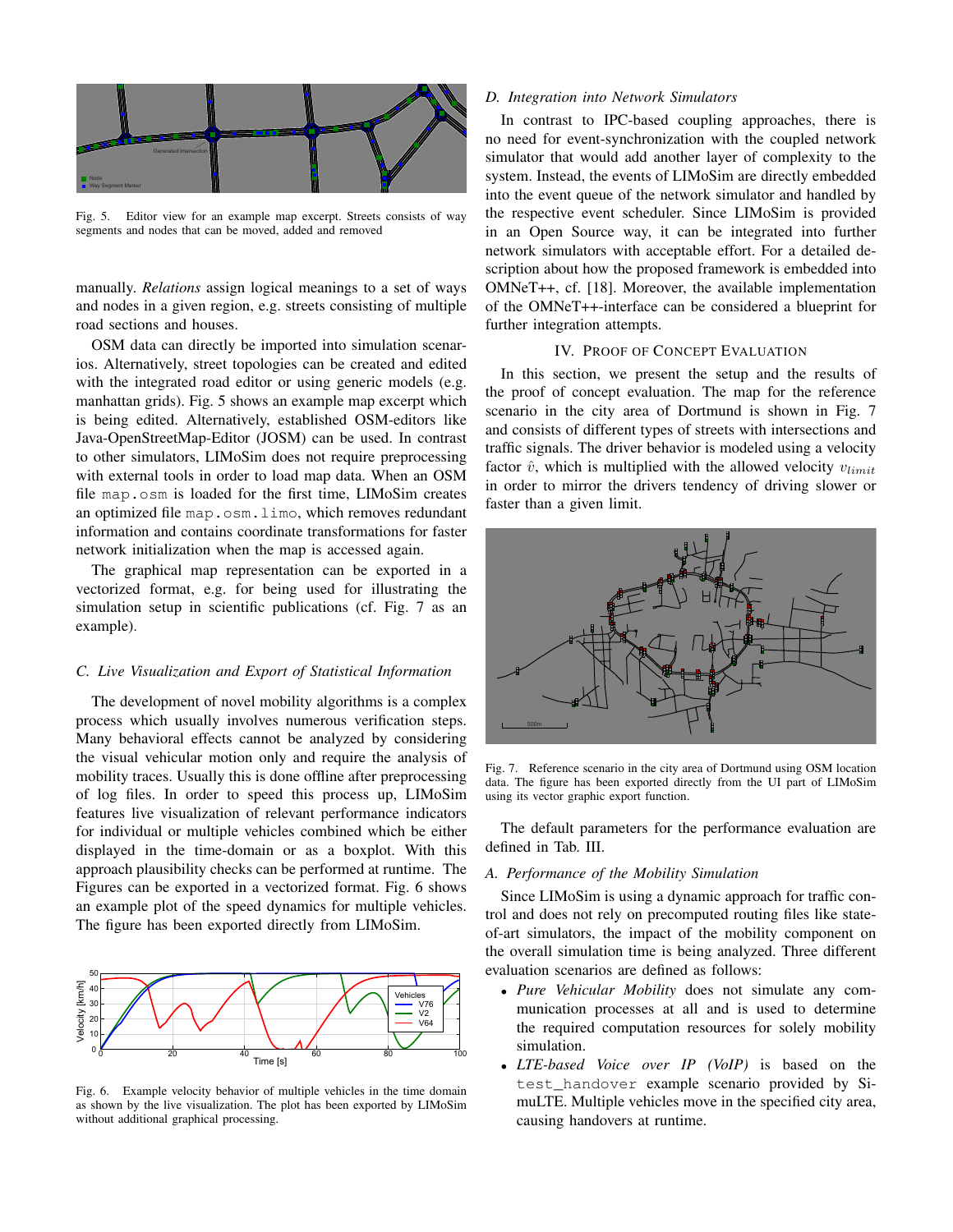TABLE III SIMULATION PARAMETERS FOR THE REFERENCE SCENARIO

| <b>Mobility System</b>              |                     |  |
|-------------------------------------|---------------------|--|
| <b>Parameter</b>                    | Value               |  |
| Following model                     | IDM                 |  |
| Free acceleration exponent $\gamma$ |                     |  |
| Desired time gap $T$                | 1 m                 |  |
| Jam distance                        | $2.0 \text{ m}$     |  |
| Maximum acceleration                | 1.4 $\text{m/s}^2$  |  |
| Desired deceleration                | $2.0 \text{ m/s}^2$ |  |
| Velocity factor $\hat{v}$           | $1 + 0.2$           |  |
| Lane change model                   | MOBIL               |  |

| <b>LTE Communication System</b> |                 |  |  |
|---------------------------------|-----------------|--|--|
| <b>Parameter</b>                | Value           |  |  |
| Carrier frequency               | 1800 Mhz        |  |  |
| eNode B transmission power      | 46 dBm          |  |  |
| eNode B antenna                 | Omnidirectional |  |  |

| <b>MTC</b> Application           |                 |  |
|----------------------------------|-----------------|--|
| <b>Parameter</b>                 | Value           |  |
| Sensor frequency                 | $1$ Hz          |  |
| Sensor payload                   | 20 kByte        |  |
| Transmission interval $\Delta t$ | 30 <sub>s</sub> |  |
| Transport Layer protocol         | <b>TCP</b>      |  |

• *WLAN-based Machine-Type Communication (MTC)* simulates a number of vehicles gathering sensor data for a *crowdsensing-based* MTC application. The sensor generates 20 kByte of data per second, which is transmitted to a server using roadside units as gateways if available. The transmission is based on TCP and triggered every 30 seconds.

The simulations were performed on a Intel Core i7-4770 @ 3.40 GHz (4 cores) with 32 GB memory and Ubuntu 16.04 LTS operating systems. For fairness reasons, all simulations were performed using the OMNeT++ execution environment, even if pure mobility was simulated without any communication. All evaluations were performed 10 times with different random seeds and for the simulated time of 300 s. Fig. 8 shows the results of the performance evaluation. It is highly significant, that the simulation of the communication processes is much more complex and resource-consuming than the mobility simulation. Furthermore, the impact of the mobility component on the overall computation time can be considered negligible for most scenarios. Consequently, for ITS scenarios with a typical amount of communication, there is no need for saving computation time by using precomputed mobility data.

#### *B. LTE-scenario using Real-world Map Data*

For the identification of general characteristics, the temporal behavior of the trip of a single example car is considered. The car is moving on the city-ring of Dortmund (cf. Fig. 7) and passes the coverage areas of multiple LTE Evolved Node Bs (eNBs). Fig. 9 shows the runtime behavior of the vehicle's velocity and acceleration as well as the RSSI to the current eNB and LTE-handover occurrences. Because of the urban environment with traffic signals and interactions with other traffic participants, velocity and acceleration show a very dynamic behavior with alternating periods of free-flow



Fig. 8. Influence of mobility and communication on the total execution time of the simulation using three different evaluation scenarios in OMNeT++.

and stop-and-go traffic. Due to the mobility behavior of the vehicle, multiple LTE-handovers occur during the simulation run. For comparison, cf. [19], where a similar evaluation was performed using a different methodical setup with SUMO and an analytical LTE model, which achieved similar results for the channel characteristics and the handover behavior.

*C. Mobility-aware Example Application: Channel-aware Transmissions with Crowdsensing-based Network Quality Maps*

Since one of the unique features of LIMoSim is the joint consideration of mobility and communication, an example application that exploits the synergies of both components is considered. From the total amount of vehicles of the reference



Fig. 9. Example temporal behavior characteristics for velocity, acceleration and RSSI of an LTE signal in an urban environment.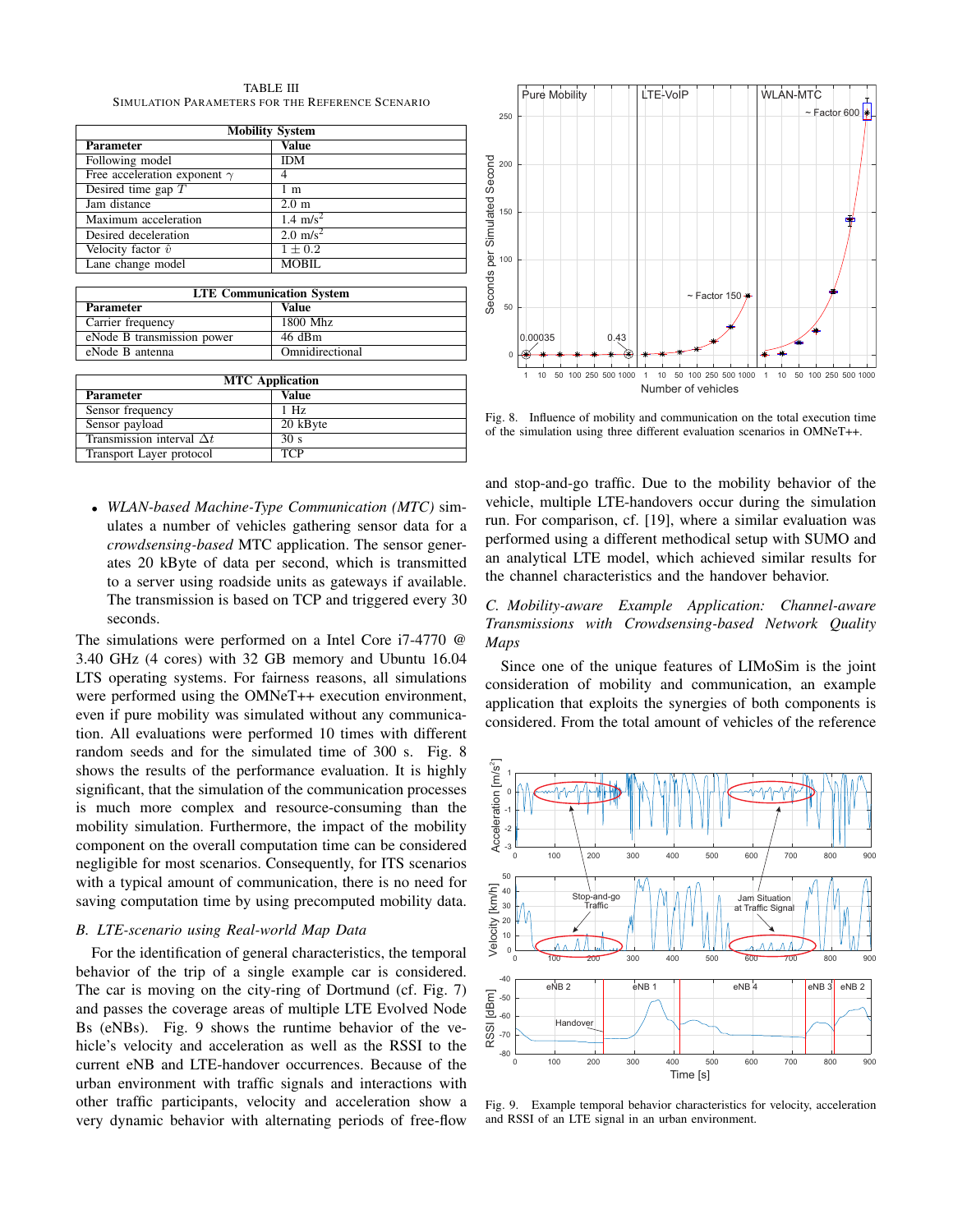scenario, a subset of 100 cars is chosen randomly to act as mobile sensors, that transmit MTC data to a cloud server. The other vehicles act as interference traffic. As the mobile sensors move in the considered area, they monitor the Signal-to-Noise Ratio (SNR) of the LTE signal and use their measurements to update an SNR map  $M$  that consists of cells with cellsize  $c$ . For the actual data transmission, two schemes are compared. The *periodic* approach uses a fixed interval  $\Delta t$  for the transmission timing. In contrast to that, the *predictive* scheme uses mobility prediction and channel-quality estimation to find the best transmission time in the available time interval centered around  $\Delta t$ . The general approach is to transmit data early if the channel quality is decreasing in order to save resources and to avoid retransmissions. Correspondingly, transmissions are delayed if the channel quality is improving. Due to the integrated approach with a shared codebase, knowledge about the planned trajectories of the vehicles is available and can be leveraged by the mobile sensors to optimize their communication process. After a transmission at time  $t_{tx}$ , the next transmission time  $t'_{tx}$  is chosen with Eq. 1 as the time with the best predicted SNR for all integer values of  $\tilde{t}$  in the considered interval:

$$
t'_{tx} = \max_{S\bar{N}R} \left( \tilde{t} \in \left[ t_{tx} + \Delta t - \frac{\Delta t}{2}, t_{tx} + \Delta t + \frac{\Delta t}{2} \right] \right) \tag{1}
$$

It is assumed that the vehicles have offline-access to the network quality map  $M$ . For the simulative evaluation, this was achieved through performing a training-run with a different random seed. The estimated SNR can be obtained from M as  $SNR = M(C)$  for a given cell C. Therefore, the future position of the vehicle needs to be predicted and mapped to its cell value. With the available trajectory information, the future position  $\vec{P}(t+\tau)$  with  $t+\tau = \tilde{t}$  is estimated using information about the currently approached node  $N$ , the current vehicle position  $\vec{P}_i$  and the velocity v.

$$
\vec{P}(t+\tau) = \vec{P}(t) + \frac{\vec{N} - \vec{P}(t)}{||\vec{N} - \vec{P}(t)||} \cdot \tau \cdot v \tag{2}
$$

The cell value of the predicted position can be obtained as  $C(t + \tau) =$  $\vec{P}(t+\tau)$ c `I . Fig. 10 shows the goodput and the transmission duration for both compared transmission schemes. The predictive approaches achieves a significantly higher goodput than the periodic scheme. Furthermore, it is able to reduce the mean transmission time by 40% and reduces the probability for extremely long transmissions. Both aspects have a positive impact in coexistence-scenarios, where MTC is competing with Human-to-Human (H2H) communication about the available radio resources [20]. Although the considered mobility prediction scheme is simple and assumes constant velocities, the results show that the joint consideration of mobility and communication is a promising method for improving the efficiency of mobile communication systems.

#### *D. Traffic Flow Dynamics*

Finally, for the verification of the IDM implementation, a typical inner-city scenario is considered. A number of vehicles



Fig. 10. Exploiting mobility knowledge for efficient communication: Comparison of goodput and transmission duration for periodic and predictive transmission schemes.

is approaching a traffic signal that is initially switching from yellow light to red and turns to green after a period of time. Fig. 11 shows a space-time diagram of the cars' trajectories and illustrates the traffic flow dynamics of the IDM following model. Different driver types can be identified according to the gaps between the different graphs. The impact of a slow driver on the following cars can be clearly seen. After the traffic signal turns green, the cars accelerate similarly, but after some time has passed the different velocity behaviors can be identified again with the slow driver slowing down his followers again. The simulated behavior characteristics of LIMoSim match well with the comprehensive analytical and



Fig. 11. Characteristics of the IDM car following model for 10 vehicles in inner city traffic influenced by a traffic signal.